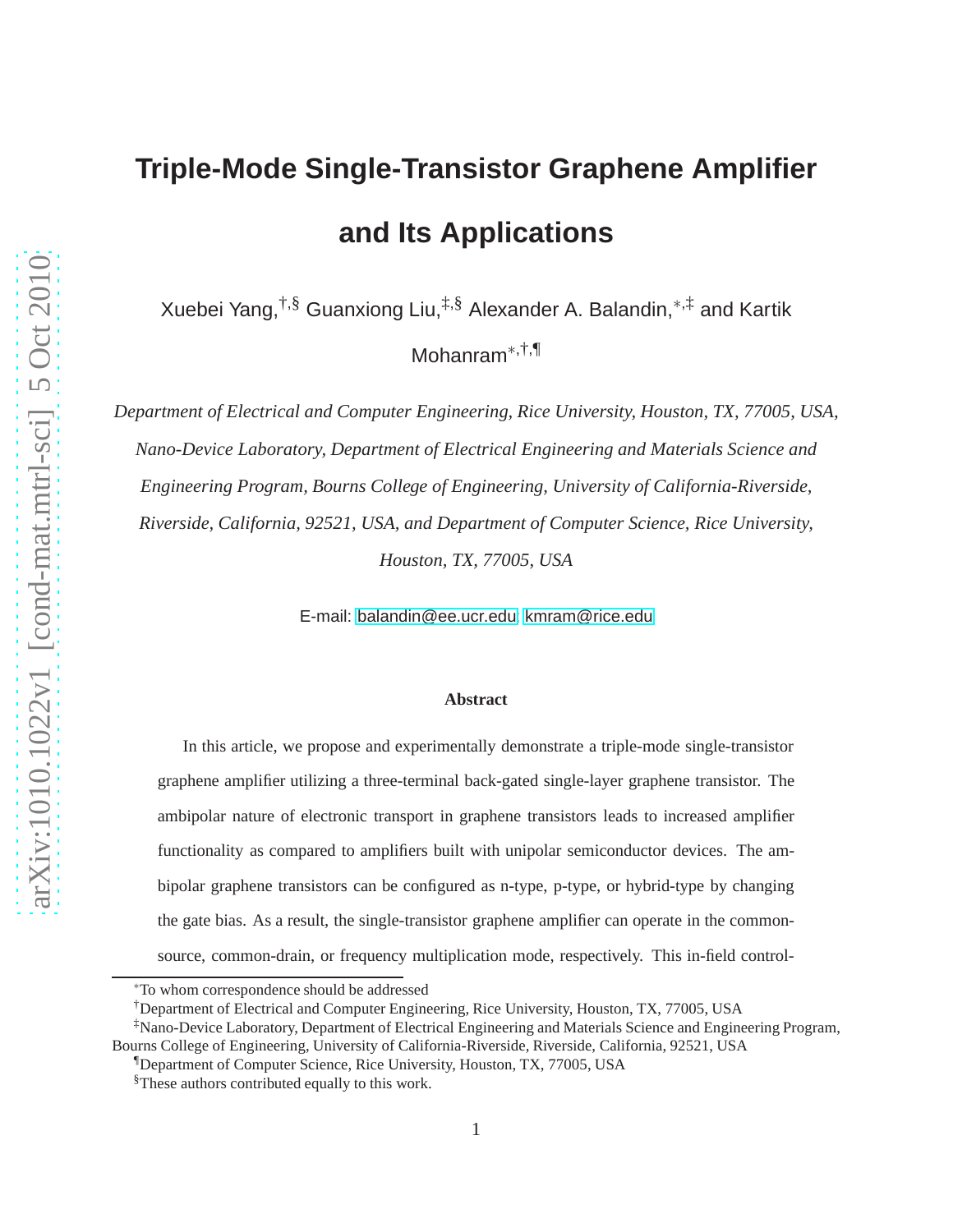lability of the single-transistor graphene amplifier can be used to realize the modulation necessary for phase shift keying and frequency shift keying, which are widely used in wireless applications. It also offers new opportunities for designing analog circuits with simpler structure and higher integration densities for communications applications.

**Keywords:** Graphene, Transistor, Ambipolar, Triple-Mode Amplifier, Phase Shift Keying, Frequency Shift Keying

The single-transistor amplifier, which consists of one transistor and one resistor, is one of the most basic and most important blocks in analog circuits. There are three types of single-transistor amplifiers: common-source, common-drain, and common-gate, each of which exhibits different characteristics. The key difference among the three types of amplifiers is determined by the smallsignal voltage gain, defined as ∆*V*out/∆*V*in. The common-source amplifier provides negative gain, whereas the common-drain and common-gate amplifiers provide positive gain. Since different applications usually prefer different types of single-transistor amplifiers, it would be very attractive if the same amplifier can be configured in-field into more than one type. However, in Si-based metal-oxide-semiconductor field-effect transistor (MOSFET) technology, the type of an amplifier is only dependent on its physical configuration, *i.e.*, the node where the input *V*in is applied, the node where *V*out is obtained, and the placement of the resistor. Therefore, in-field configuration of an amplifier is usually infeasible since the physical configuration is determined during fabrication.

Recently, graphene, which is a single two-dimensional atomic plane of graphite with a honeycomb crystal lattice, has attracted strong interest as an alternative device technology for future nanoelectronics.<sup>[1](#page-15-0)[–5](#page-15-1)</sup> Graphene's high carrier mobility, excellent mechanical and thermal stability, superior thermal conductivity,  $6,7$  $6,7$  and exceptional resistance to electro-migration make graphene an excellent candidate for high-frequency analog applications. Graphene's high carrier mobility can deliver a large small-signal transconductance *gm*, defined as ∆*I*DS/∆*V*GS, which is a key parameter determining the high-frequency performance of a transistor and the gain of an amplifier. Recent work has demonstrated graphene field-effect transistors with a cutoff frequency  $f_T$  of 100 GHz<sup>[8](#page-16-1)</sup> and it has also been predicted that THz graphene transistors can be achieved at a channel length of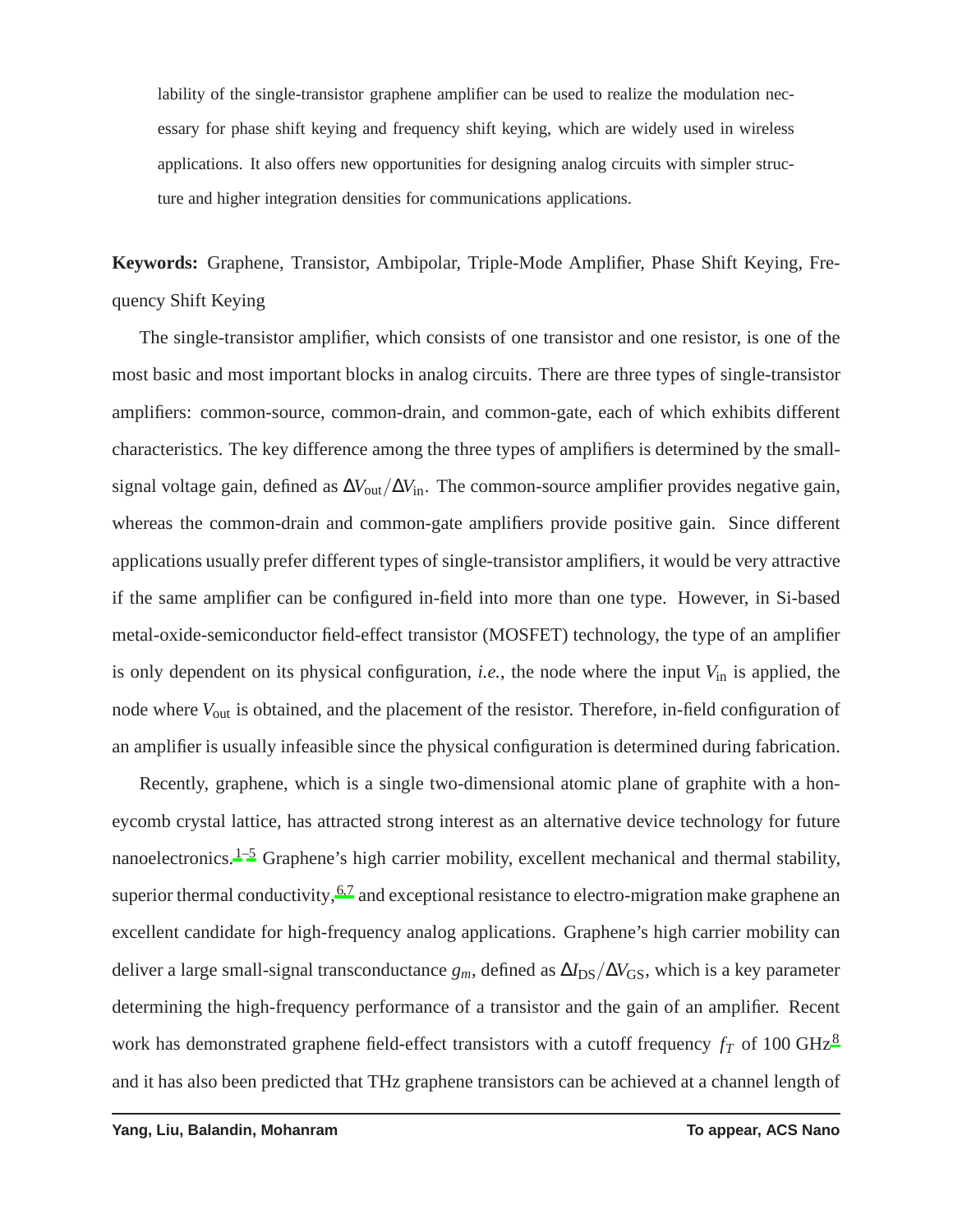50 nm.<sup>[9](#page-16-2)</sup> Another important criterion for high-frequency analog applications is an acceptably low level of  $1/f$  noise. It was established that graphene transistors produce relatively low levels of  $1/f$ noise,  $10-12$  $10-12$  comparable to those of conventional semiconductor devices, which makes graphene transistors suitable for analog applications in terms of their noise spectral density.

The most commonly fabricated graphene transistors use intrinsic micrometer-range graphene layers or ribbons as channel material. Owing to the specifics of the band structure of graphene, graphene transistors exhibit the ambipolar current conduction behavior. In the ambipolar transport regime, both hole and electron conduction are feasible depending on the applied bias.<sup>[2](#page-15-3)</sup> By properly adjusting the gate-source and drain-source voltages, the transistor can be switched from n-type to p-type, with electron and hole conduction dominating the current, respectively. The ambipolar nature of the charge carrier transport may create problems for conventional applications based on graphene transistors. At the same time, however, it opens up opportunities for increased functionality in non-traditional circuit architectures. For example, graphene transistors have been utilized to demonstrate a frequency multiplier,  $13-15$  $13-15$  a functional logic gate,  $16$  and an inverter.  $17$  However, these designs either focus on the minimum conduction point of the ambipolar curve where the drain current is at a minimum, which limits the options for design, or require a four-terminal device with a top gate and a back gate that are independently controllable, increasing wiring complexity and operational difficulty.

In this article, we demonstrate a single-transistor amplifier with three modes of operation utilizing the ambipolarity of a three-terminal graphene transistor. Depending on whether the graphene transistor is biased at the left branch, the minimum conduction point, or the right branch of the ambipolar curve, the amplifier will be configured in the common-drain, the frequency multiplier, or the common-source mode of operation. To the best of our knowledge, this is the first demonstration of a single-transistor amplifier that is based on a three-terminal device and that can switch between the common-drain and common-source modes without altering the physical configuration. The proposed triple-mode amplifier is demonstrated using a three-terminal back-gated graphene transistor. We also show theoretically and experimentally that our graphene amplifier can greatly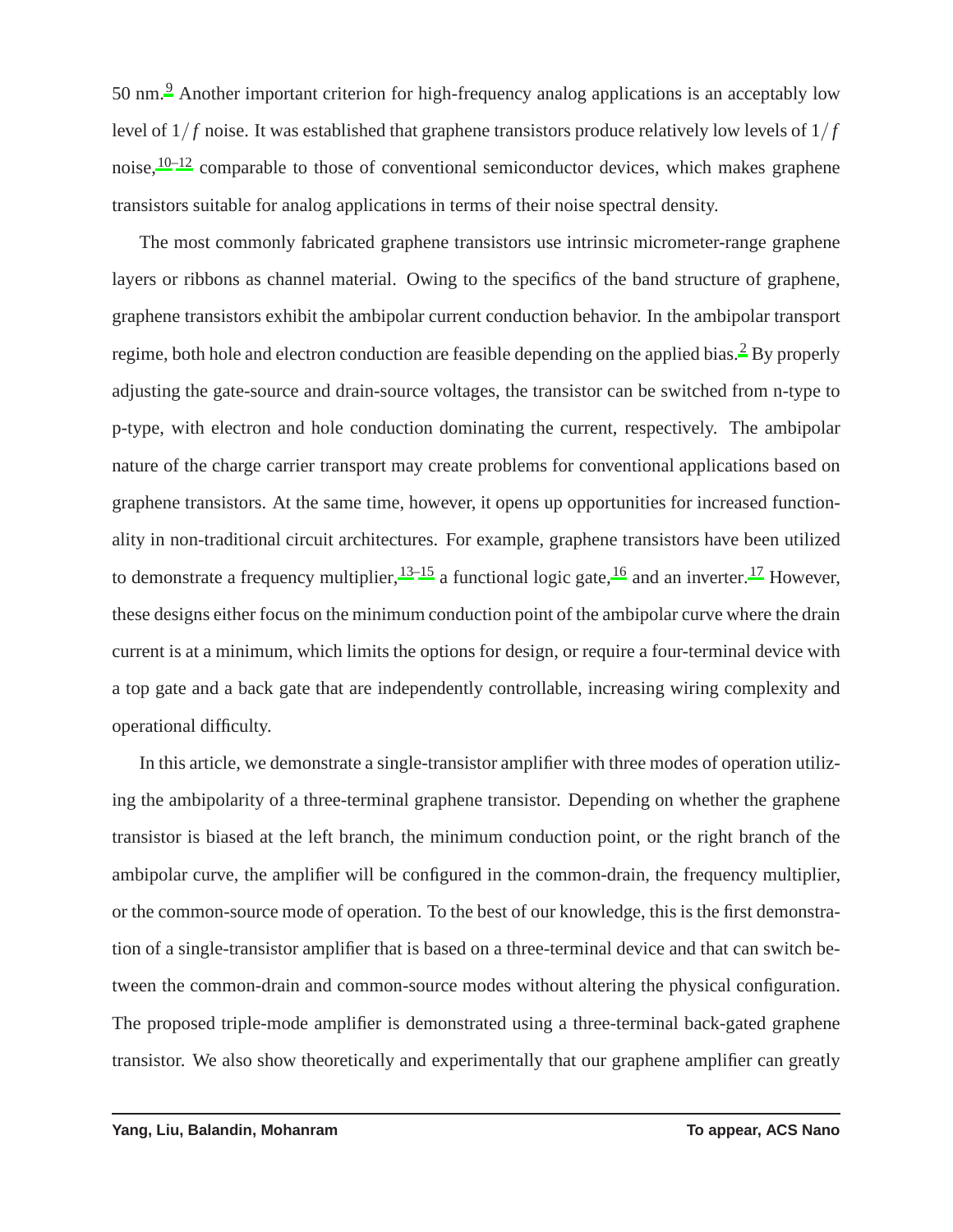simplify communications applications such as phase shift keying (PSK) and frequency shift keying (FSK). Compared to conventional designs for these applications, the proposed triple-mode graphene amplifier (i) has a significantly simpler structure, (ii) promises a larger bandwidth and higher frequency of operation, and (iii) promises low power consumption.

To demonstrate the triple-mode graphene amplifier, we have fabricated back-gated graphene transistors from exfoliated graphene flakes. A representative fabricated device, the scanning electron microscope (SEM) image, the Raman spectrum of the single-layer graphene, the *I*<sub>DS</sub>-*V*<sub>GS</sub> characteristics, and  $g_m$ -*V*<sub>GS</sub> characteristics are shown in [\[figure\]\[1\]\[\]1\(](#page-11-0)a), (b), (c), (d) and (e). Fabrication and measurement details are provided in the methods section at the end of this article. Strong ambipolar conduction was observed in the graphene transistors as evidenced by the "V" shaped *I*<sub>DS</sub>-*V*<sub>GS</sub> curve. In the ambipolar graphene transistor, the transport is dominated by electrons and holes for high and low gate voltages, respectively, and the minimum conduction point V<sub>min</sub> corresponds to the Dirac point where electrons and holes contribute equally to the transport. The ambipolar graphene transistor should be regarded as n-type or p-type at high gate voltage ( $V_{GS} > V_{min}$ ) or low gate voltage ( $V_{GS} < V_{min}$ ), respectively, and as hybrid-type when the gate voltage is equal to  $V_{\text{min}}$ . The small-signal transconductance  $g_m$  is a key factor dominating the high-frequency performance of a transistor and the gain of the amplifier. As shown in figure [\[figure\]\[1\]\[\]1\(](#page-11-0)e), *g<sup>m</sup>* is positive when  $V_{GS} > V_{min}$  and negative when  $V_{GS} < V_{min}$ , reflecting electron current and hole current, respectively.

The small-signal model for the back-gated graphene transistor, also referred to as the hybrid- $\pi$  model, under different  $V_{GS}$  is shown in [\[figure\]\[2\]\[\]2\(](#page-12-0)a) and [figure][2][]2(b). Here,  $r<sub>O</sub>$  is the output resistance and *g<sup>m</sup>* is the small-signal transconductance of the graphene transistor. Since the graphene transistor is p-type when  $V_{GS} < V_{min}$ , the small-signal model is similar to that of a p-type MOSFET<sup>[18](#page-17-2)</sup> in [\[figure\]\[2\]\[\]2\(](#page-12-0)a). Note that for a p-type MOSFET, the voltage-controlled current source is controlled by  $V_{gs}$ , yet in the graphene transistor, it is controlled by  $V_{gd}$ . This is because in this paper, we always denote the terminal with higher voltage as the drain for consistency. However, for a p-type MOSFET, the terminal with higher voltage is usually denoted as the source.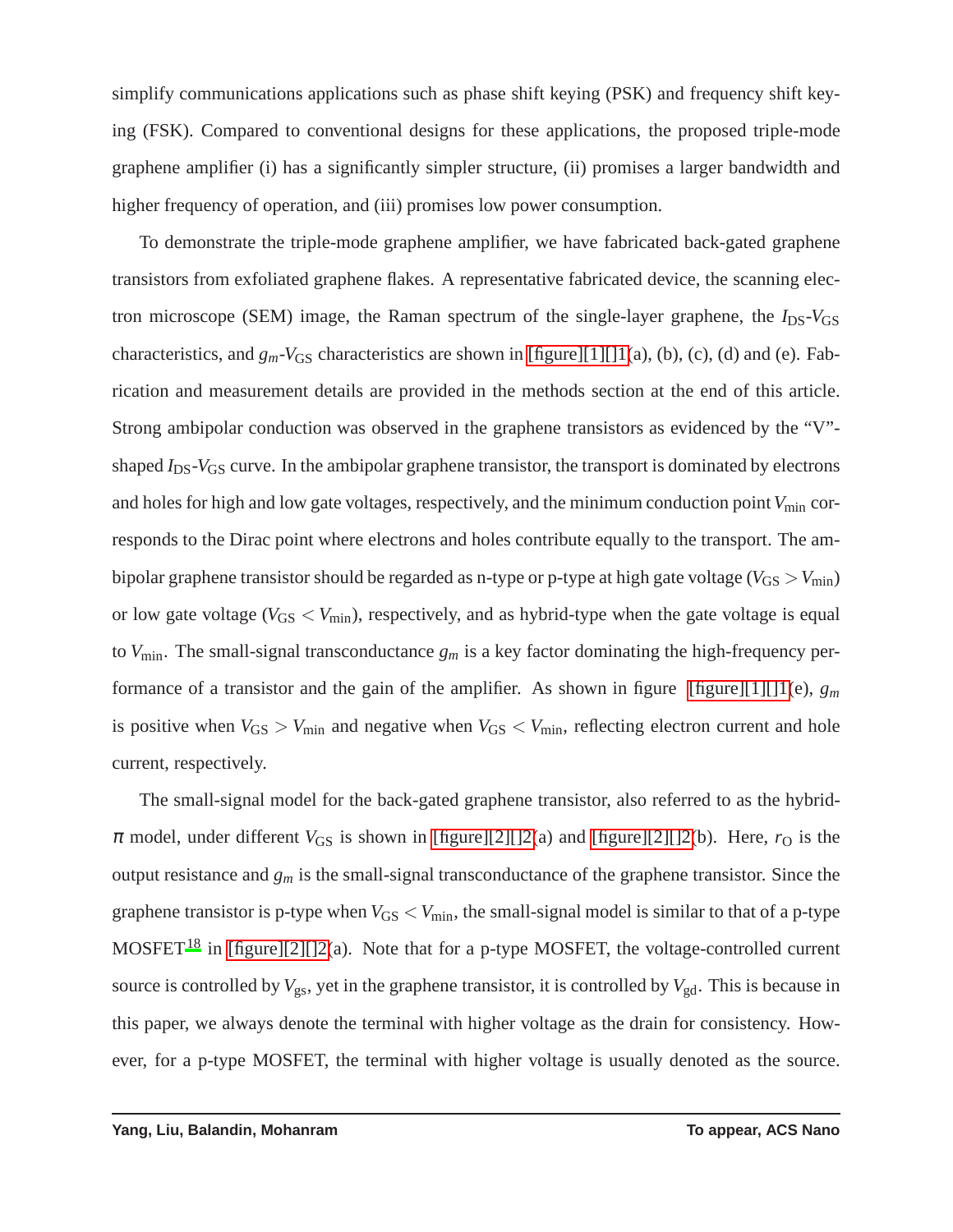Therefore, this difference arises completely due to the notation used in this paper. Since the transistor is n-type when  $V_{\rm GS} > V_{\rm min}$ , the small-signal model is similar to that of an n-type MOSFET  $^{18}$  $^{18}$  $^{18}$ in [\[figure\]\[2\]\[\]2\(](#page-12-0)b). For *V*<sub>GS</sub> close to *V*<sub>min</sub>, the graphene transistor should be considered as hybridtype instead of either n-type or p-type. Therefore, neither the n-type nor the p-type small-signal model is suitable to describe the performance of the graphene transistor. Finally,  $\left[\frac{f_{\text{full}}}{2}\right]$ illustrates the circuit for small-signal analysis of the triple-mode graphene amplifier, which will be introduced in the next section.

Since conventional circuit design has been based on unipolar devices wherein only one type of carrier dominates the conduction, ambipolar conduction has usually been considered undesirable. However, our work is inspired by the ability to leverage the ambipolarity of graphene transistors during circuit operation.

## **Triple-Mode Amplifier**

In this work, we build a triple-mode single-transistor amplifier using a single back-gated graphene transistor and an off-chip resistor. The schematic of the graphene amplifier is shown in [\[figure\]\[3\]\[\]3\(](#page-13-0)a). The supply voltage  $V_{DD}$  is set to 1 V and the resistor  $R_{load}$  is 20 k $\Omega$ .  $V_{bias}$  is a fixed DC voltage and *V*ac is a small sinusoidal AC signal. The gate-source voltage of the graphene transistor is hence equal to  $V_{bias} + V_{ac}$ . We show that depending on the relationship between  $V_{bias}$  and the Dirac point *V*<sub>min</sub>, this amplifier can have three modes of operation. In each mode, the amplifier exhibits different performance in terms of the small-signal voltage gain ∆*V*out/∆*V*in, which is given by the expression  $\Delta(V_{DD} - I_{DS}R_{load})/\Delta V_{in}$ .

**Mode 1**  $V_{bias} < V_{min}$ : When  $V_{bias} < V_{min}$ , the transistor is biased at the left branch of the ambipolar conduction curve, so the small-signal transconductance *g<sup>m</sup>* of the transistor is negative. In the positive phase of  $V_{ac}$ ,  $I_{DS}$  decreases as  $V_{GS}$  increases. As a result, the voltage drop across the resistor decreases and *V*out increases. It can be similarly inferred that in the negative phase of *V*ac, *V*out will decrease. Therefore, the small-signal voltage gain in mode 1 is positive, and the input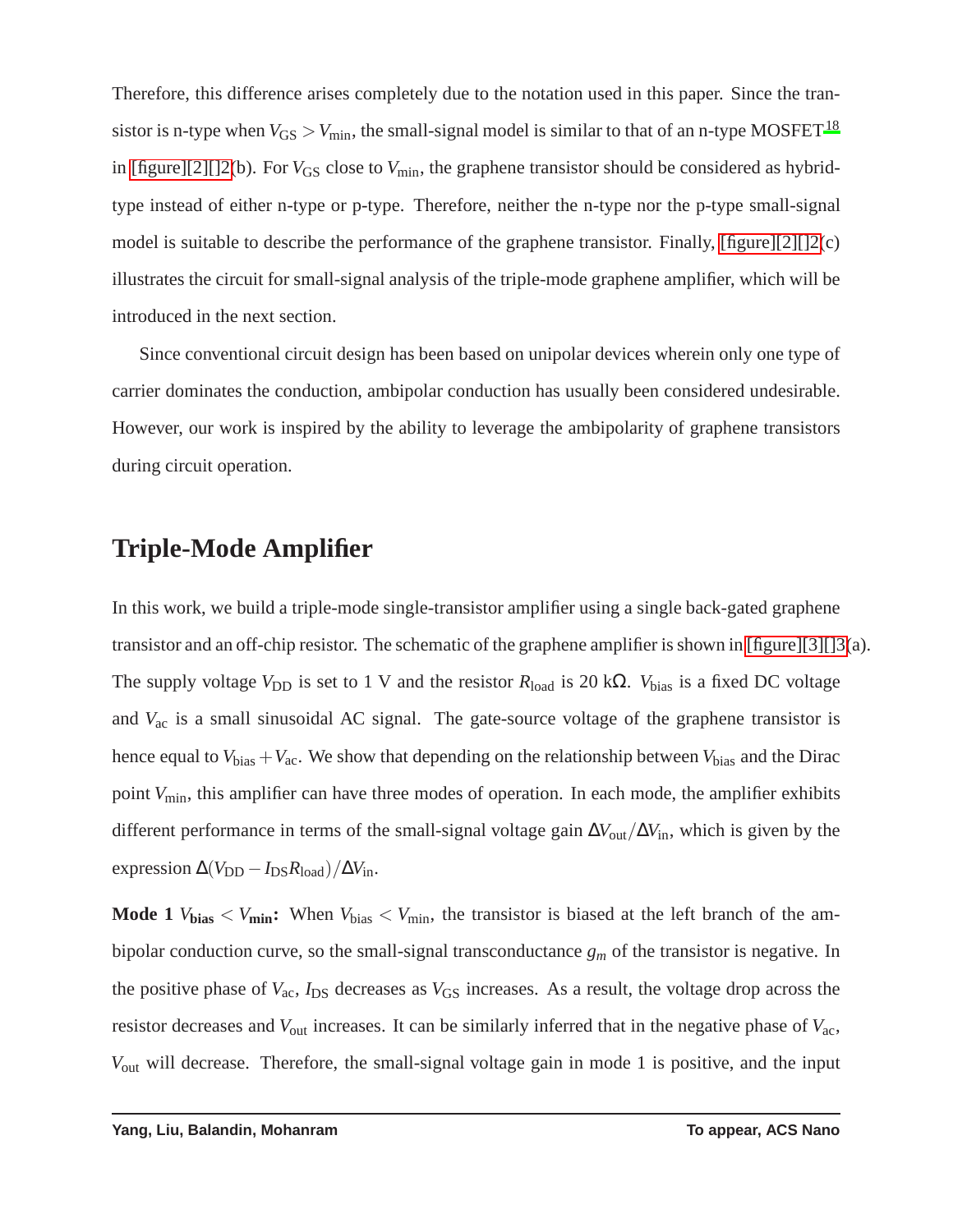and the output signals have the same phase. From the transport perspective, when  $V_{bias} < V_{min}$ , the current is mainly due to hole conduction, so the transistor can be regarded as p-type. Under this condition, the circuit is configured as a common-drain amplifier. Analytically, the gain of the amplifier in this mode is given by the expression  $|g_m|R_{\text{total}}/(|g_m|R_{\text{total}}+1)$ , where  $R_{\text{total}}$  is the parallel combination of the load resistor  $R_{load}$  and the inherent output resistance  $r<sub>O</sub>$  of the graphene transistor. This expression can be derived from the small-signal analysis of the complete circuit illustrated in  $[\text{figure}][2][2(c)]$ , using the small-signal model for the graphene transistor shown in  $[\text{figure}][2][2(a)]$ . The measured results for mode 1 is presented in  $[\text{figure}][3][3(c)]$ . The applied bias voltage *V*bias is 6.5 V and the frequency of the input AC signal *V*ac is 10 kHz.

**Mode 2***V***bias** > *V***min:** When  $V_{bias}$  >  $V_{min}$ , the transistor is biased at the right branch of the ambipolar conduction curve, so the small-signal transconductance  $g_m$  of the transistor is positive. In the positive phase of  $V_{ac}$ ,  $I_{DS}$  increases as  $V_{GS}$  increases. As a result, the voltage drop across the resistor increases and *V*out decreases. It can be similarly inferred that in the negative phase of *V*ac, *V*out will increase. Therefore, the small-signal voltage gain in mode 2 is negative, and the output signal will exhibit a phase shift of 180° with respect to the input signal. From the transport perspective, when  $V_{bias} > V_{min}$ , the current is mainly due to electron conduction, so the transistor can be regarded as n-type. Under this condition, the circuit is configured as a common-source amplifier. Analytically, the gain of the amplifier in this mode is given by the expression  $-|g_m|R_{\text{total}}$ , where  $R_{\text{total}}$  is the parallel combination of  $R_{load}$  and  $r<sub>O</sub>$ . As in mode 1, this expression can be derived from the small-signal analysis of the complete circuit illustrated in [\[figure\]\[2\]\[\]2\(](#page-12-0)c), using the small-signal model for the graphene transistor shown in [\[figure\]\[2\]\[\]2\(](#page-12-0)b). The measured results for mode 2 is presented in [\[figure\]\[3\]\[\]3\(](#page-13-0)e). The applied bias voltage  $V_{bias}$  is 17.5 V and the frequency of the input AC signal *V*ac is 10 kHz.

**Mode 3**  $V_{bias} = V_{min}$ : When  $V_{bias} = V_{min}$ , the transistor is biased at the minimum conduction point. In the positive phase of  $V_{ac}$ , the small-signal transconductance is positive. As a result, the smallsignal voltage gain is negative, as analyzed in mode 2. In contrast, in the negative phase of  $V_{ac}$ , the small-signal transconductance is negative. As a result, the small-signal voltage gain of the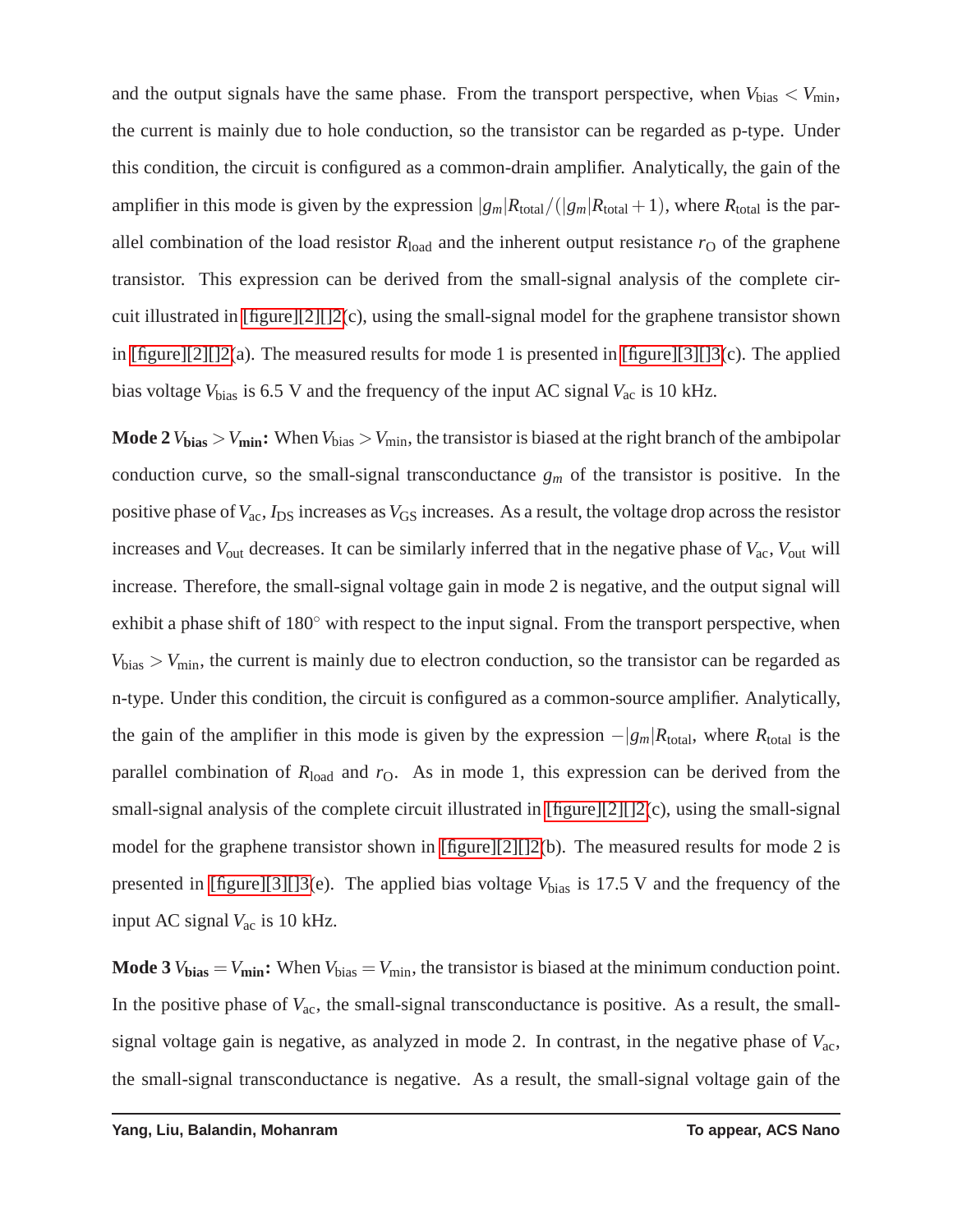amplifier is positive, as analyzed in mode 1. Thus, when  $V_{bias}$  is equal to  $V_{min}$ , the input signal sees a positive gain in its positive phase and a negative gain in its negative phase, resulting in frequency doubling. The measured results for mode 3 is presented in  $[\text{figure}][3][3(d)]$ . The applied bias voltage *V*bias is 11.1 V and the frequency of the input AC signal *V*ac is 4 kHz. The spectral purity of the obtained output was analyzed using the fast Fourier transform. Frequency doubling effect is clearly observed since it is observed that 83% of energy of the output signal is at the frequency of 8 kHz. This effect has also been previously reported.<sup>[13](#page-16-5)</sup>

The proposed single-transistor graphene amplifier utilizes the key concept of biasing in analog circuits, *i.e.*, only a small range of *I*-*V* characteristics near the bias point are necessary to optimize the circuit performance. For this reason, ambipolar conduction can provide a larger design-space than unipolar conduction because of the richer diversity of *I*-*V* characteristics. Compared to the traditional amplifiers based on unipolar devices, the proposed single-transistor amplifier provides greater in-field controllability as it can switch between the three modes during operation. To the best of our knowledge, this is the first work to demonstrate that a single-transistor amplifier based on a three-terminal device can be in-field configured to function as both a common-source and a common-drain amplifier. The small-signal gain observed in the three modes of operation is  $\approx 0.01$ -0.02, which is consistent with the small-signal gain that has been reported for graphene transistors in literature.<sup>[13](#page-16-5)[,14](#page-16-7)[,17](#page-17-1)</sup> The low gain can be attributed to the immaturity of the fabrication techniques common to all graphene devices. In this article, we demonstrate that the proposed single-transistor triple-mode amplifier can greatly simplify circuits in common communications applications such as PSK and FSK. Both PSK and FSK are important digital modulation techniques. PSK is widely used in wireless applications such as Bluetooth, radio-frequency identification (RFID), and Zig-Bee, while FSK is often used in audio and radio systems.<sup>[19](#page-17-3)</sup>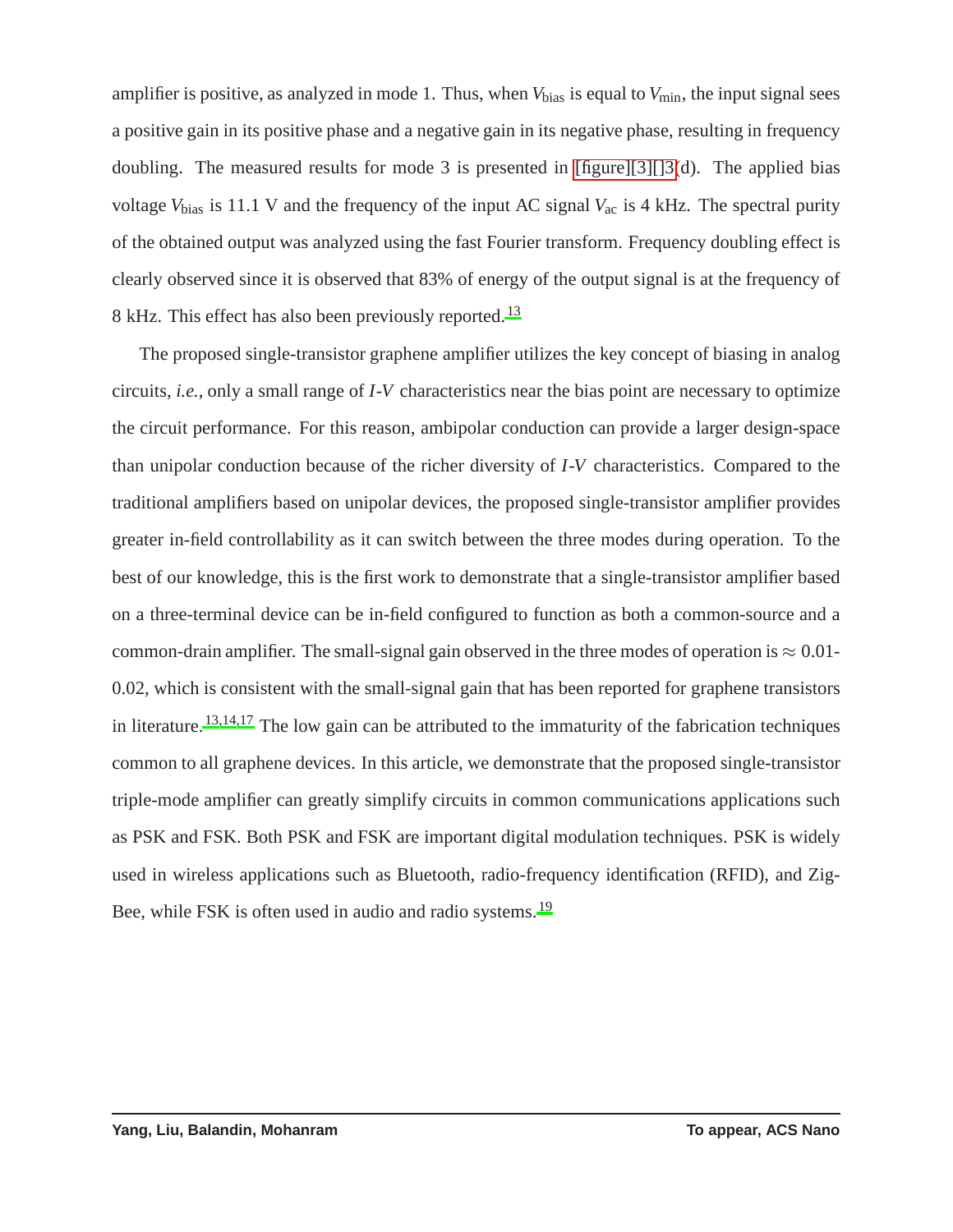#### **Applications**

We first consider the application of PSK. For brevity, we consider binary PSK (BPSK) that is the most basic variant of PSK in this article, but the idea can be extended to other forms of PSK such as quadrature PSK (QPSK). In BPSK, the phase of the small AC carrier signal is modulated and shifted between  $0^\circ$  and  $180^\circ$  to represent the data stream, which takes the binary value of (0,1). By using the triple-mode amplifier, BPSK modulation can be achieved by applying the sinusoid carrier as the small AC signal  $V_{ac}$  and the data stream, which is the large square wave signal, as the bias *V*bias. If the swing of the square wave signal *V*bias is chosen such that the amplifier can be switched between the positive-gain and negative-gain modes, the carrier signal will either experience no phase shift or a phase shift of 180°. The experimental results for BPSK modulation is presented in [\[figure\]\[4\]\[\]4.](#page-14-0) The biasing voltage  $V_{bias}$  is switched between 5.83 V and 16.8 V, representing digital data '0' and '1', respectively. It is generated as a square wave signal from the signal generator. When *V*bias is 5.83 V, the graphene transistor is biased at the left branch, so the amplifier operates in mode 1 with a positive gain. When  $V_{bias}$  is 16.8 V, the graphene transistor is biased at the right branch, so the amplifier operates in mode 2 with a negative gain. The frequency of *V*ac is 10 kHz. Note that the output signal has different DC voltages when the amplifier is configured in mode 1 and mode 2, which may not be preferred during demodulation. However, the DC voltage can be easily filtered out using a high-pass filter.

We next consider binary FSK (BFSK) that is the most basic variant of FSK for illustration. In BFSK, the frequency of the small AC carrier signal is modulated and shifted between  $f_{c1}$  and  $f_{c2}$ to represent the data stream, which takes the binary value of (0,1). If  $f_{c2} = 2f_{c1}$ , such as in the case of Kansas City standard (KCS) for audio cassette drives where  $f_{c1}=1200$  Hz and  $f_{c2}=2400$  Hz, BFSK modulation can be successfully achieved using the proposed triple-mode amplifier. Again, as in the case of BPSK, we can apply the sinusoid carrier as a small AC signal and the data stream, which is the large square wave signal, as the bias. If the square wave signal  $V_{bias}$  is chosen such that the amplifier is biased in mode 3 or in either mode 1/mode 2, the frequency of the output signal will either be doubled or remain the same, realizing BFSK. The experimental results for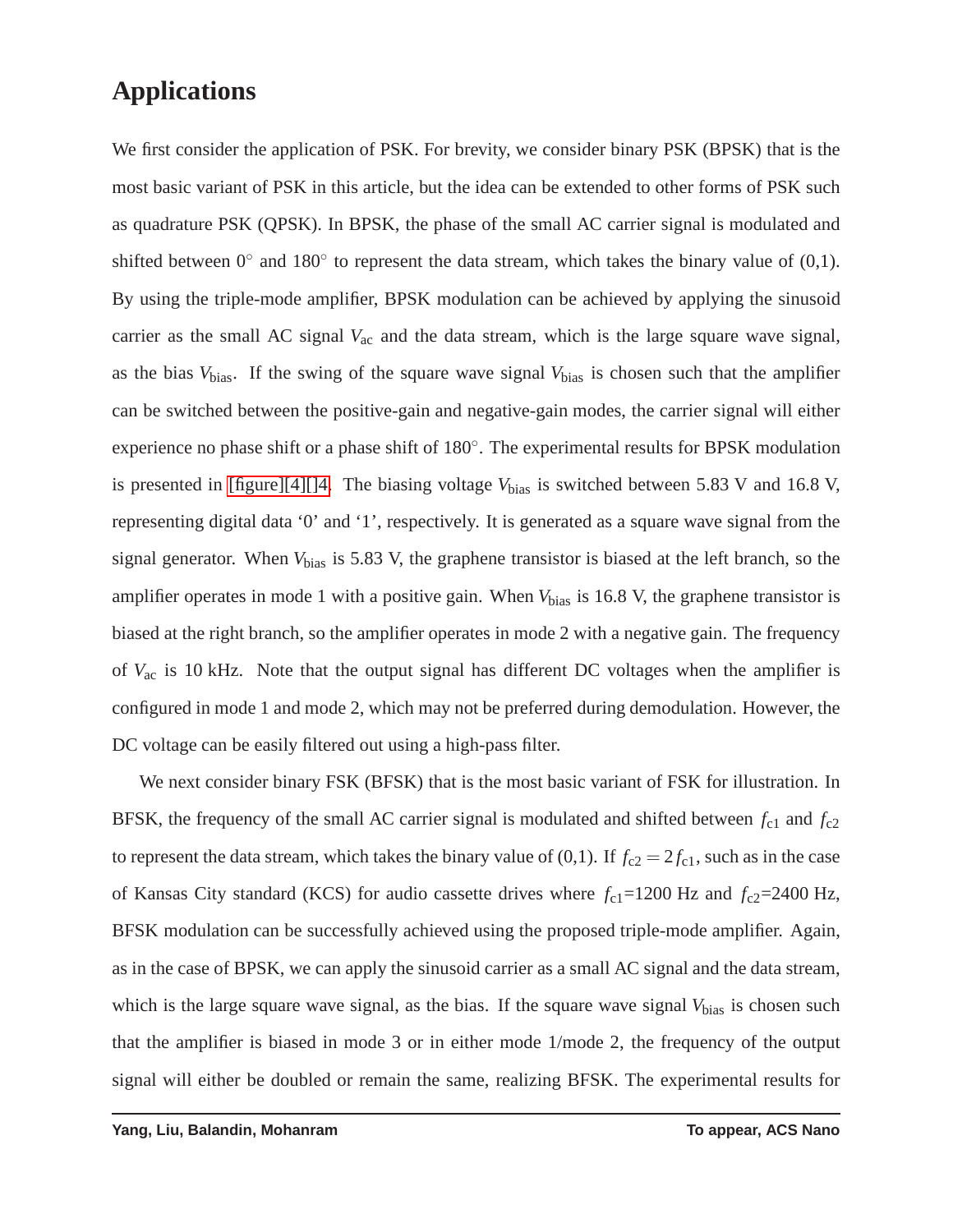BFSK modulation is presented in [\[figure\]\[5\]\[\]5.](#page-15-4) The biasing voltage  $V_{bias}$ , generated as a square wave signal from the signal generator is switched between 11.1 V and 21.9 V, representing digital data '0' and '1', respectively. When  $V_{bias}$  is 11.1 V, the graphene transistor is biased at the Dirac point *V*<sub>min</sub>, so the amplifier operates in mode 3. When *V*<sub>bias</sub> is 16.8 V, the graphene transistor is biased at the right branch, so the amplifier operates in mode 2 with a negative gain. The problem of mismatched DC voltage at the output can be similarly solved by using a high-pass filter.

For comparison, traditional PSK and FSK modulation is usually achieved using analog multipliers that require multiple transistors and/or filtering devices. However, by leveraging the ambipolar conduction, the proposed amplifier provides a single-transistor design to achieve PSK and FSK modulation. It greatly simplifies the circuit design and the simple structure will potentially also lower power consumption. Note that the concept described in this article also applies to other materials exhibiting ambipolar conduction properties, such as silicon nanowires,<sup>[20](#page-17-4)</sup> organic semiconductor heterostructures,  $^{21}$  $^{21}$  $^{21}$  and carbon nanotubes (CNTs).  $^{22}$  $^{22}$  $^{22}$  Among these materials, both CNTs and graphene have high mobility that is preferable for high-frequency analog applications. However, the two-dimensional planar structure of graphene enables the current to be easily increased by increasing the width of the graphene channel, which is advantageous over CNT transistors.

Given the excellent advantages of the triple-mode amplifier, there are several directions that merit further investigation to optimize its performance. Currently, the gain of the amplifier is low and of the order of 0.01-0.02. This is because (i) the graphene transistor exhibits low small-signal transconductance  $g_m$  and (ii) the transistor operates in the linear region, with a small inherent output resistance  $r<sub>O</sub>$ . We believe that this problem can be solved by improving the device structure and channel quality, increasing the *gm*, and pushing the transistor into the saturation region. Indeed, a frequency multiplier (mode 3 application of the triple-mode amplifier) with a small-signal gain of 0.[15](#page-16-6) has been recently reported using the relatively mature carbon nanotube technology.<sup>15</sup> Another challenge is the mismatch in gain between the different modes for applications such as PSK and FSK, which may result in extra power loss and higher bit-error rate. We anticipate that the mismatch will increase as the gain increases. We believe that the mismatch results from (i)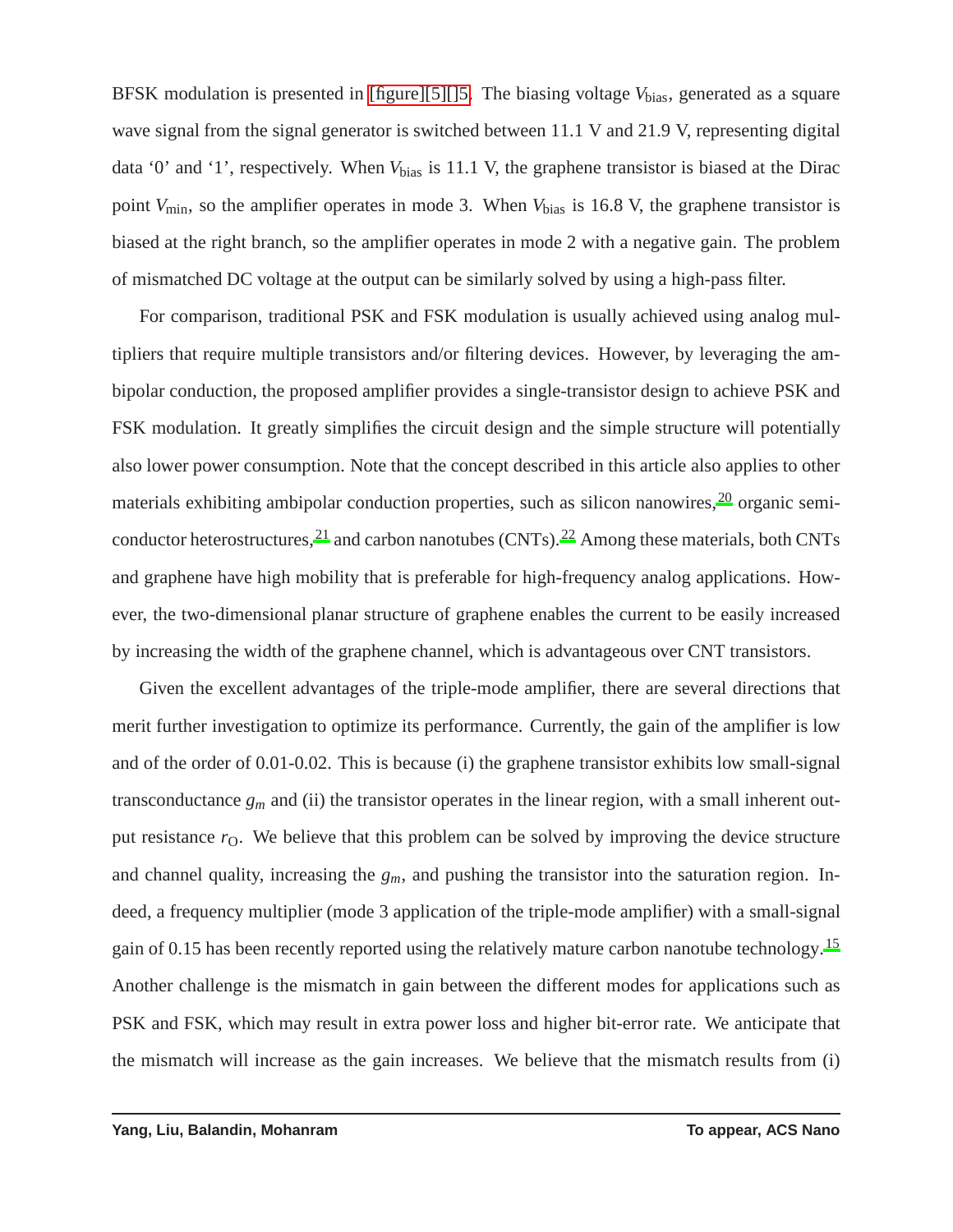asymmetry in the *I*-*V* characteristics between the left and the right branch of the ambipolar curve and (ii) the inherent performance differences between the common-source and the common-drain amplifier. Asymmetry between the electron and hole branches can be reduced by improving the cleanliness of the sample. For example, e-beam resist residue that is present in the fresh fabricated devices can be removed by annealing the device in  $Ar/H_2$ .<sup>[23](#page-17-7)</sup> Inherent performance differences between the different modes of operation can be reduced by introducing feedback and using differential outputs. Other non-idealities in the output signal such as distortions and glitches exist, but we believe that they can be addressed by improving the quality of the graphene transistor.

# **Conclusions**

In summary, we propose and experimentally demonstrate a triple-mode single-transistor graphene amplifier in this article. The graphene amplifier was built using a three-terminal back-gated singlelayer graphene transistor and an off-chip resistor. The ambipolarity of charge transport in graphene is an essential element for the triple-mode operation of the amplifier. Depending on the bias voltage, the amplifier can be configured in either the common-source, common-drain, or frequency multiplication mode of operation. To the best of our knowledge, this is the first demonstration of a single-transistor amplifier that can be tuned between the common-source and common-drain configuration using a single three-terminal transistor. We also experimentally demonstrated that the in-field controllability can be used to realize the modulation necessary for phase shift keying and frequency shift keying in communications circuits. As progress is made in graphene-based thin films for transparent and printable electronics, such simple circuits deliver both high functionality and in-field configuration capability necessary for large-scale integration and commercialization.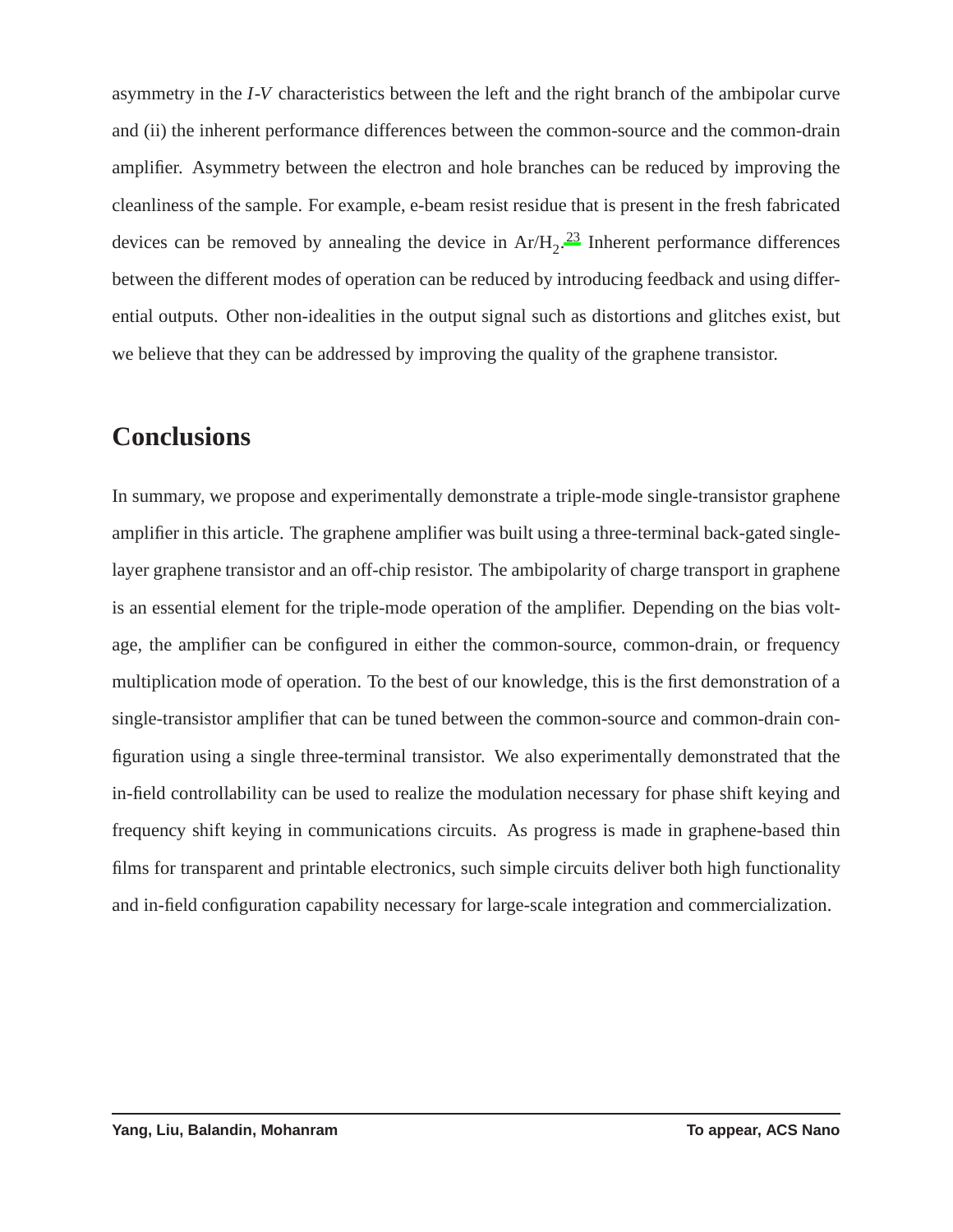### **Methods**

**Graphene transistor fabrication.** In this work, the back-gated graphene transistor is fabricated using the following methods. Graphene flakes were placed on a standard silicon substrate with  $300 \text{ nm SiO}_2$  on the top. The number of atomic layers and quality of graphene flakes were verified by micro-Raman spectroscopy through the conventional procedure of the 2D/G' Raman-band deconvolution.<sup>[24](#page-17-8)[–26](#page-17-9)</sup> The p-type degenerately doped Si substrate was used as the back gate to tune the Fermi-level position of graphene. The source and drain electrodes were fabricated by electron beam lithography (EBL) followed by the electron beam evaporation of Ti/Au with the thickness of 8/80 nm. The channel width of the fabricated devices was 2  $\mu$ m and the length was 9  $\mu$ m. The DC electrical characteristics of the fabricated graphene transistors were measured by the probe station (Agilent 4142) under ambient conditions.<sup>[27](#page-18-0)</sup> The gate biases ranging from -10 V to 30 V were applied for the back gate measurements at a fixed drain bias of 0.5 V. The *I*on/*I*off ratio was around 3, while the charge carrier mobility of these devices was in the range 3000–4000 cm<sup>2</sup>V<sup>-1</sup>s<sup>-1</sup> at room temperature.

**Triple-mode amplifier circuit setup.** The schematic of the graphene amplifier is shown in [\[figure\]\[3\]\[\]3\(](#page-13-0)a). *V*bias is a fixed DC voltage and *V*ac is a small sinusoidal AC signal. The input and output voltages of the triple-mode single-transistor graphene amplifier are measured using an oscilloscope (Agilent DSO3102A). *V*<sub>bias</sub> and *V*<sub>DD</sub> are applied using a power supply (Kepco ABC 40-0.5), and *V*<sub>ac</sub> is applied using a signal generator (GM Instek GFG 8020H).

#### **Acknowledgement**

The work at Rice University was supported by NSF grant CCF-0916636. The work at the University of California-Riverside was supported by the DARPA-SRC Focus Center Research Program (FCRP) through its Center on Functional Engineered Nano Architectonics (FENA).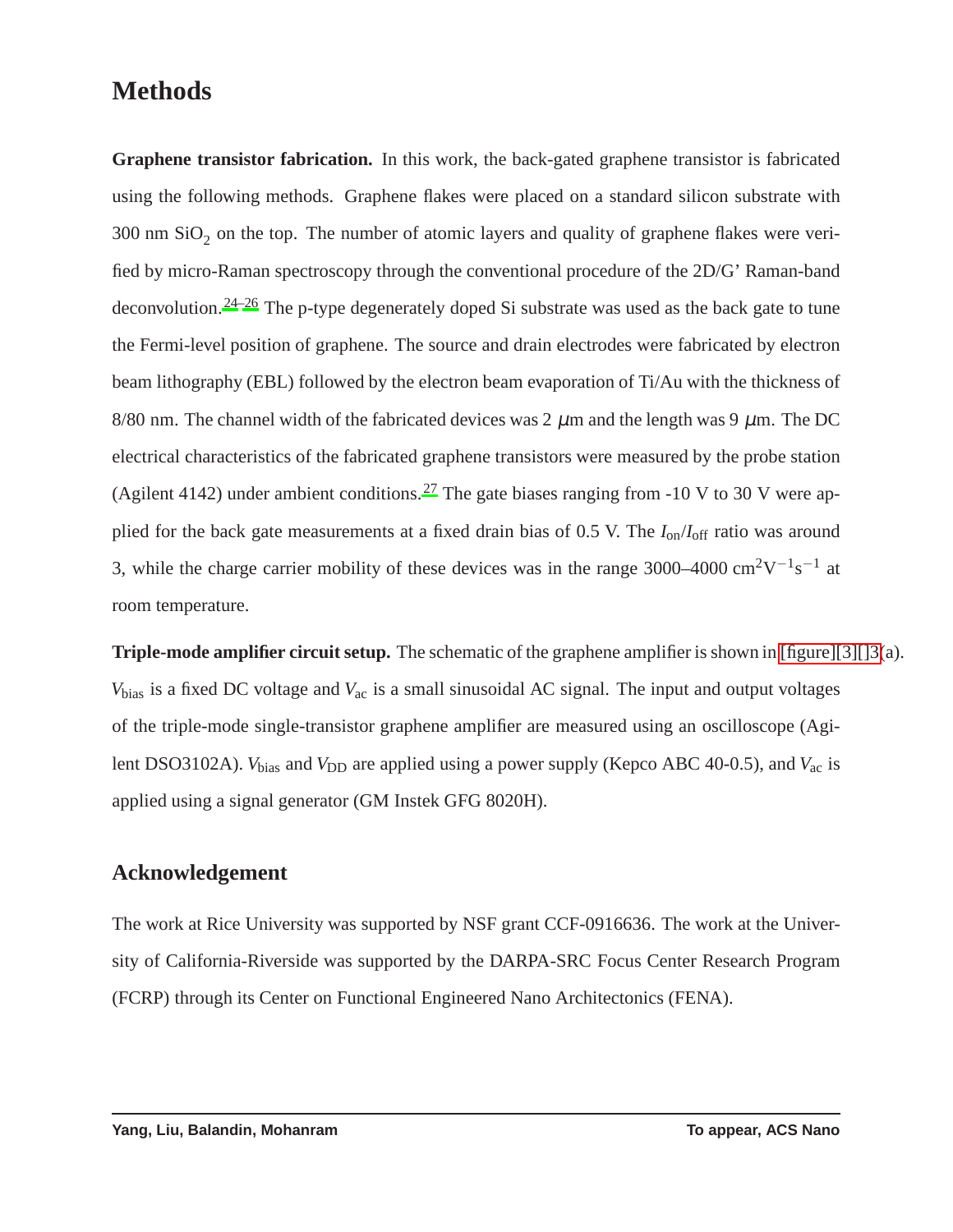<span id="page-11-0"></span>

Figure 1: (a) Optical micrograph image of a representative fabricated back-gated graphene transistor. (b) SEM image of source and drain electrodes of a representative back-gated graphene transistor. (c) The Raman spectrum of the single-layer graphene. (d)  $I_{DS}$ -*V*<sub>GS</sub> characteristics of the graphene transistor for  $V_{DS} = 0.5$  V. The current is minimum at the Dirac point. (e)  $g_m - V_{GS}$ characteristics for  $V_{DS} = 0.5$  V. The transconductance  $g_m$  is 0 at the Dirac point.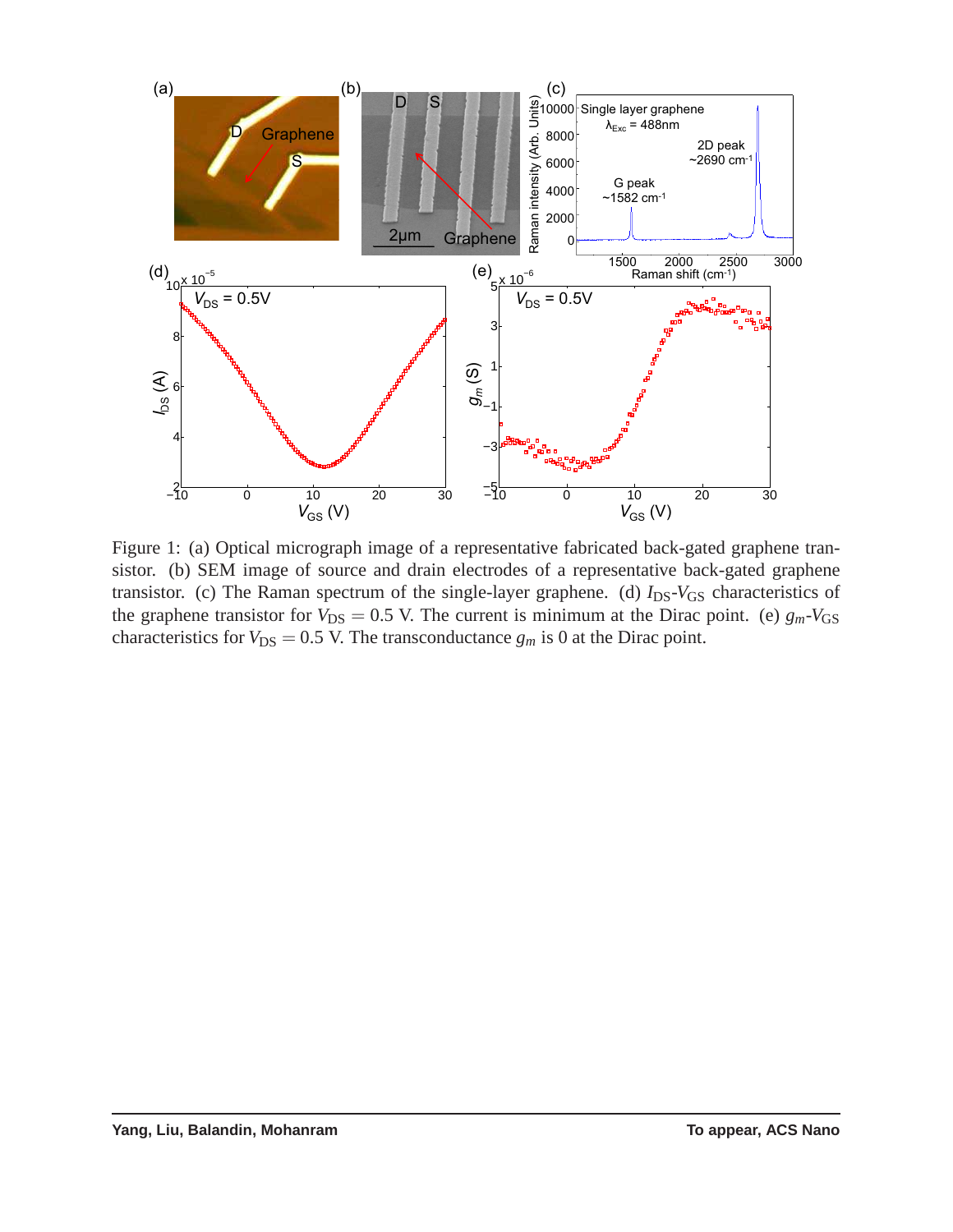<span id="page-12-0"></span>

Figure 2: In (a) and (b), we present the small-signal model for the back-gated graphene transistor, also referred to as the hybrid- $\pi$  model, under different  $V_{GS}$ . Here,  $g_m$  is the transconductance and  $r_{\rm O}$  is the output resistance. The small-signal model in (a) is used when  $V_{\rm GS} < V_{\rm min}$ . Under this condition, the graphene transistor is p-type and the small-signal model is similar to that of a p-type MOSFET.[18](#page-17-2) Note that for a p-type MOSFET, the voltage-controlled current source is controlled by  $V_{gs}$ , yet in the graphene transistor, it is controlled by  $V_{gd}$ . This is because in this paper, we always denote the terminal with higher voltage as the drain for consistency. However, for a ptype MOSFET, the terminal with higher voltage is usually denoted as the source. Therefore, this difference arises completely due to the notation used in this paper. As  $V_{\text{GS}}$  increases, the backgated graphene transistor gradually turns from p-type to n-type and the small-signal model in (b) is used when  $V_{GS} > V_{min}$ . Under this condition, the graphene transistor is n-type and the small-signal model is similar to that of an n-type MOSFET.<sup>[18](#page-17-2)</sup> Note that when  $V_{GS}$  is close to  $V_{min}$ , the graphene transistor should be considered as hybrid-type instead of either n-type or p-type. Therefore, neither the n-type nor the p-type small-signal model is suitable to describe the performance of the graphene transistor. In (c), we present the circuit for small-signal analysis of the triple-mode graphene amplifier from [\[figure\]\[3\]\[\]3\(](#page-13-0)a). Note that in small-signal circuit analysis, the power supply is shorted and the nodes for *V*<sub>DD</sub> and ground are replaced by a single reference.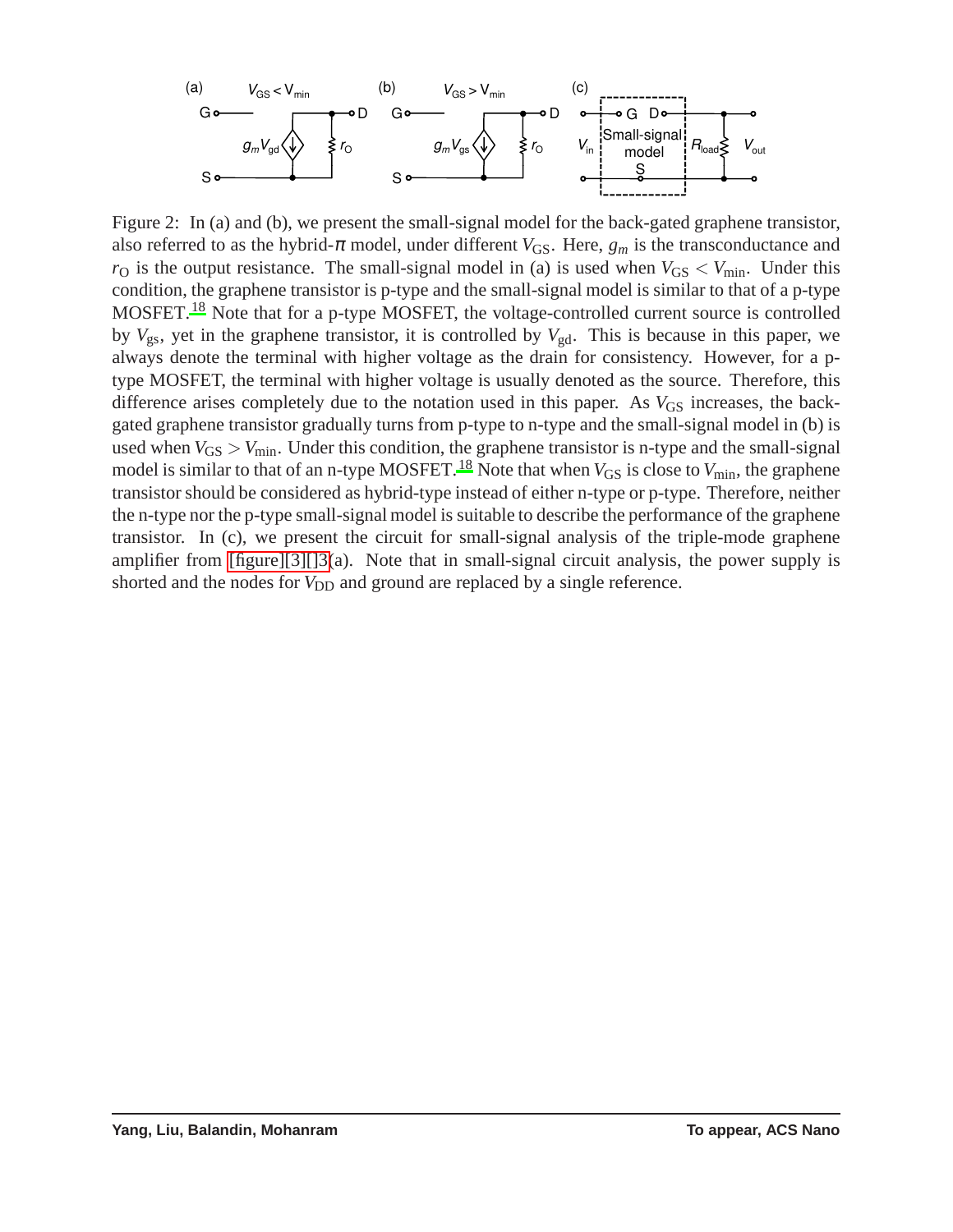<span id="page-13-0"></span>

Figure 3: (a) The schematic for the triple-mode single-transistor graphene amplifier based on an off-chip resistor  $R_{load}$ . (b) The  $I_{DS}$ - $V_{GS}$  characteristics of the graphene transistor. The three dots represent three representative bias voltages for the three different modes of operation. From the left to the right, for the three bias voltages, the amplifier is configured in the common-drain mode, the frequency multiplication mode, and the common-source mode, respectively. (c) The AC coupled input and output signals when the amplifier is biased at the left branch of the ambipolar curve. In this configuration, the amplifier is in the common-drain mode, and the output signal has the same frequency and phase as the input signal. (d) The AC coupled input and output signals when the amplifier is biased at the Dirac point. In this configuration, the amplifier is in the frequency multiplication mode, and the frequency of the output signal is doubled as compared to that of the input signal. (e) The AC coupled input and output signals when the amplifier is biased at the right branch of the ambipolar curve. In this configuration, the amplifier is in the common-source mode, and the output signal has the same frequency but a 180 $^{\circ}$  phase shift as compared to the input signal.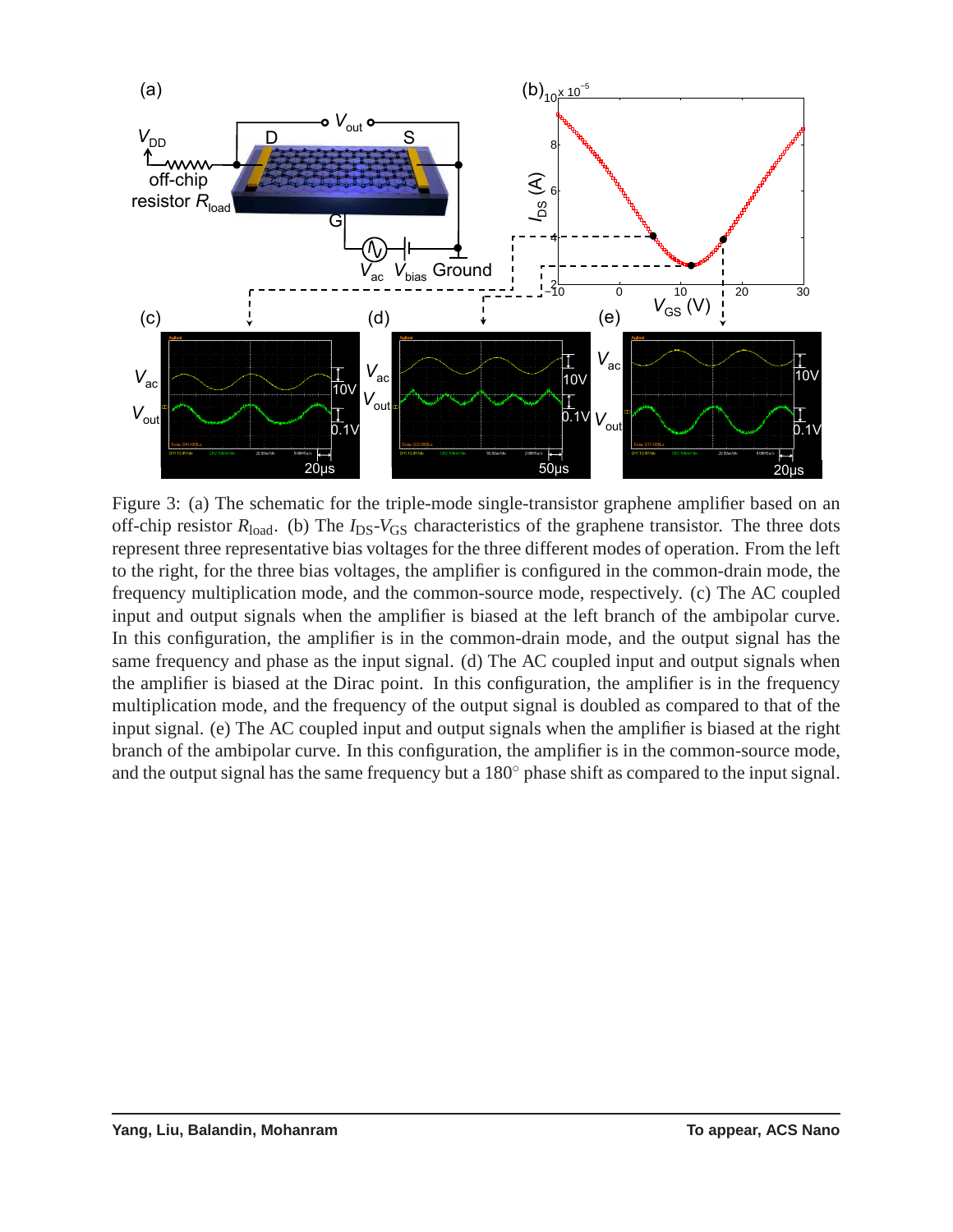<span id="page-14-0"></span>

Figure 4: (a) Two bias voltages, 5.83 V and 16.8 V, represent '0' and '1'. (b) Experimental results for BPSK modulation. Note that when the bias voltage is 5.83 V, the amplifier is configured in mode 1 and the output signal has the same phase as the input signal. When the bias voltage is 16.8 V, however, the amplifier is configured in mode 2 and the output signal has a phase shift of 180<sup>°</sup> as compared to the input signal.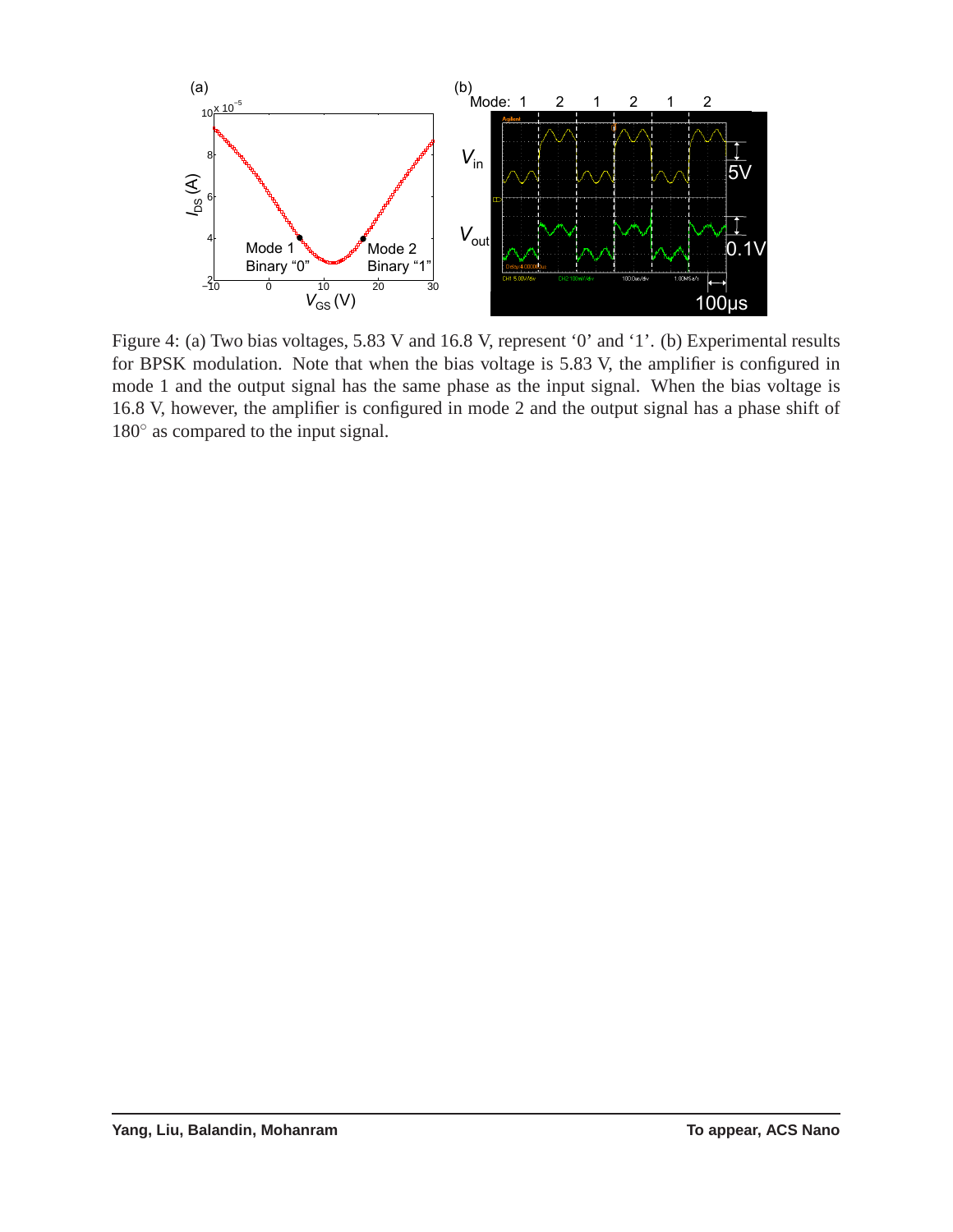<span id="page-15-4"></span>

Figure 5: (a) Two bias voltages, 11.1 V and 21.9 V, represent '0' and '1'. (b) Experimental results for BFSK modulation. Note that when the bias voltage is 11.1 V, the amplifier is configured in mode 3 and the frequency of the output signal is doubled in comparison to the input signal. When the bias voltage is 21.9 V, however, the amplifier is configured in mode 2 and the output signal has the same frequency as the input signal.

#### **References**

- <span id="page-15-0"></span>1. Novoselov, K. S.; Geim, A. K.; Morozov, S. V.; Jiang, D.; Zhang, Y.; Dubonos, S. V.; Grigorieva, I. V.; Firsov, A. A. Electric Field Effect in Atomically Thin Carbon Films. *Science* **2004**, *306*, 666 – 669.
- <span id="page-15-3"></span>2. Geim, A.; Novoselov, N. The Rise of Graphene. *Nat. Mater.* **2007**, *6*, 183–191.
- 3. Li, X.; Wang, X.; Zhang, L.; Lee, S.; Dai, H. Chemically Derived, Ultrasmooth Graphene Nanoribbon Semiconductors. *Science* **2008**, *319*, 1229–1232.
- 4. Avouris, P.; Chen, Z.; Perebeinos, V. Carbon-Based Electronics. *Nat. Nanotechnol.* **2007**, *2*, 605–615.
- <span id="page-15-1"></span>5. Meric, I.; Han, M. Y.; Young, A. F.; Ozyilmaz, B.; Kim, P.; Shepard, K. L. Current Saturation in Zero-Bandgap, Top-Gated Graphene Field-Effect Transistors. *Nat. Nanotechnol.* **2008**, *3*, 654–659.
- <span id="page-15-2"></span>6. Balandin, A. A.; Ghosh, S.; Bao, W.; Calizo, I.; Teweldebrhan, D.; Miao, F.; Lau, C. Superior Thermal Conductivity of Single-Layer Graphene. *Nano Lett.* **2008**, *8*, 902–907.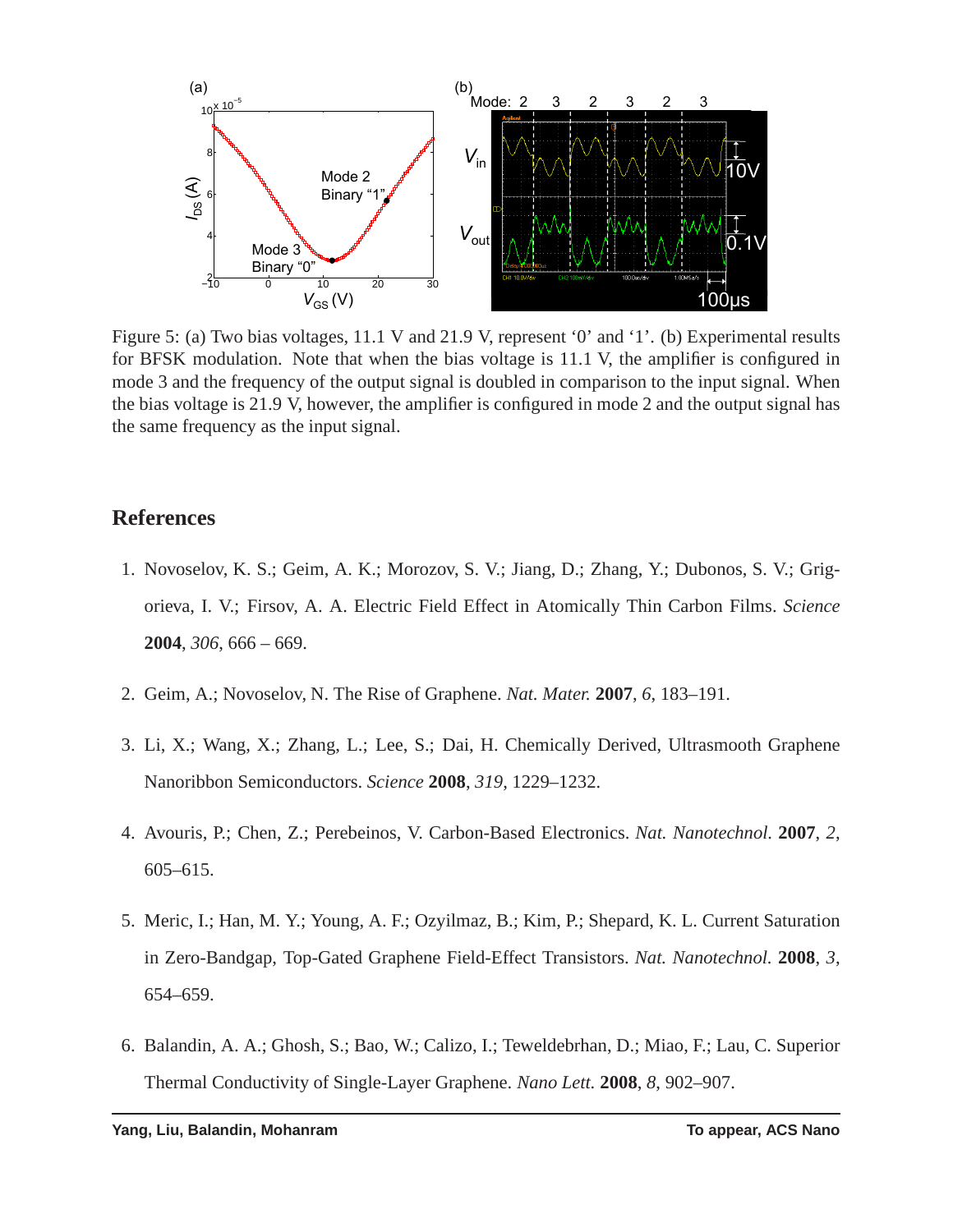- <span id="page-16-0"></span>7. Ghosh, S.; Bao, W.; Nika, D. L.; Subrina, S.; Pokatilov, E. .; Lau, C.; Balandin, A. A. Dimensional Crossover of Thermal Transport in Few-Layer Graphene. *Nat. Mater.* **2010**, *9*, 555–558.
- <span id="page-16-1"></span>8. Lin, Y.-M.; Dimitrakopoulos, C.; Jenkins, K. A.; Farmer, D. B.; Chiu, H.-Y.; Grill, A.; Avouris, P. 100-GHz Transistors from Wafer-Scale Epitaxial Graphene. *Science* **2010**, *327*, 662.
- <span id="page-16-2"></span>9. Lin, Y.; Jenkins, K. A.; Valdes-Garcia, A.; Small, J. P.; Farmer, D. B.; Avouris, P. Operation of Graphene Transistors at Gigahertz Frequencies. *Nano Lett.* **2009**, *9*, 422–426.
- <span id="page-16-3"></span>10. Lin, Y.-M.; Avouris, P. Strong Suppression of Electrical Noise in Bilayer Graphene Nanodevices. *Nano Lett.* **2008**, *8*, 2119–2125.
- 11. Shao, Q.; Liu, G.; Teweldebrhan, D.; Balandin, A. A.; Rumyantsev, S.; Shur, M.; Yan, D. Flicker Noise in Bilayer Graphene Transistors. *IEEE Electron Device Lett.* **2009**, *30*, 288– 290.
- <span id="page-16-4"></span>12. Liu, G.; Stillman, W.; Rumyantsev, S.; Shao, Q.; Shur, M.; Balandin, A. A. Low-Frequency Electronic Noise in the Double-Gate Single-Layer Graphene Transistors. *Appl. Phys. Lett.* **2009**, *95*, 033103.
- <span id="page-16-5"></span>13. Wang, H.; Nezich, D.; Kong, J.; Palacios, T. Graphene Frequency Multipliers. *IEEE Electron Device Lett.* **2009**, *30*, 547–549.
- <span id="page-16-7"></span>14. Wang, Z.; Zhang, Z.; Xu, H.; Ding, L.; Wang, S.; Peng, L.-M. A High-Performance Top-Gate Graphene Field-Effect Transistor Based Frequency Doubler. *Appl. Phys. Lett.* **2010**, *96*, 173104.
- <span id="page-16-6"></span>15. Wang, Z.; Ding, L.; Pei, T.; Zhang, Z.; Wang, S.; Yu, T.; Ye, X.; Peng, F.; Li, Y.; Peng, L. M. Large Signal Operation of Small Band-Gap Carbon Nanotube-Based Ambipolar Transistor: A High-Performance Frequency Doubler. *Nano Lett.* **2010**, *10*, 3648–3655.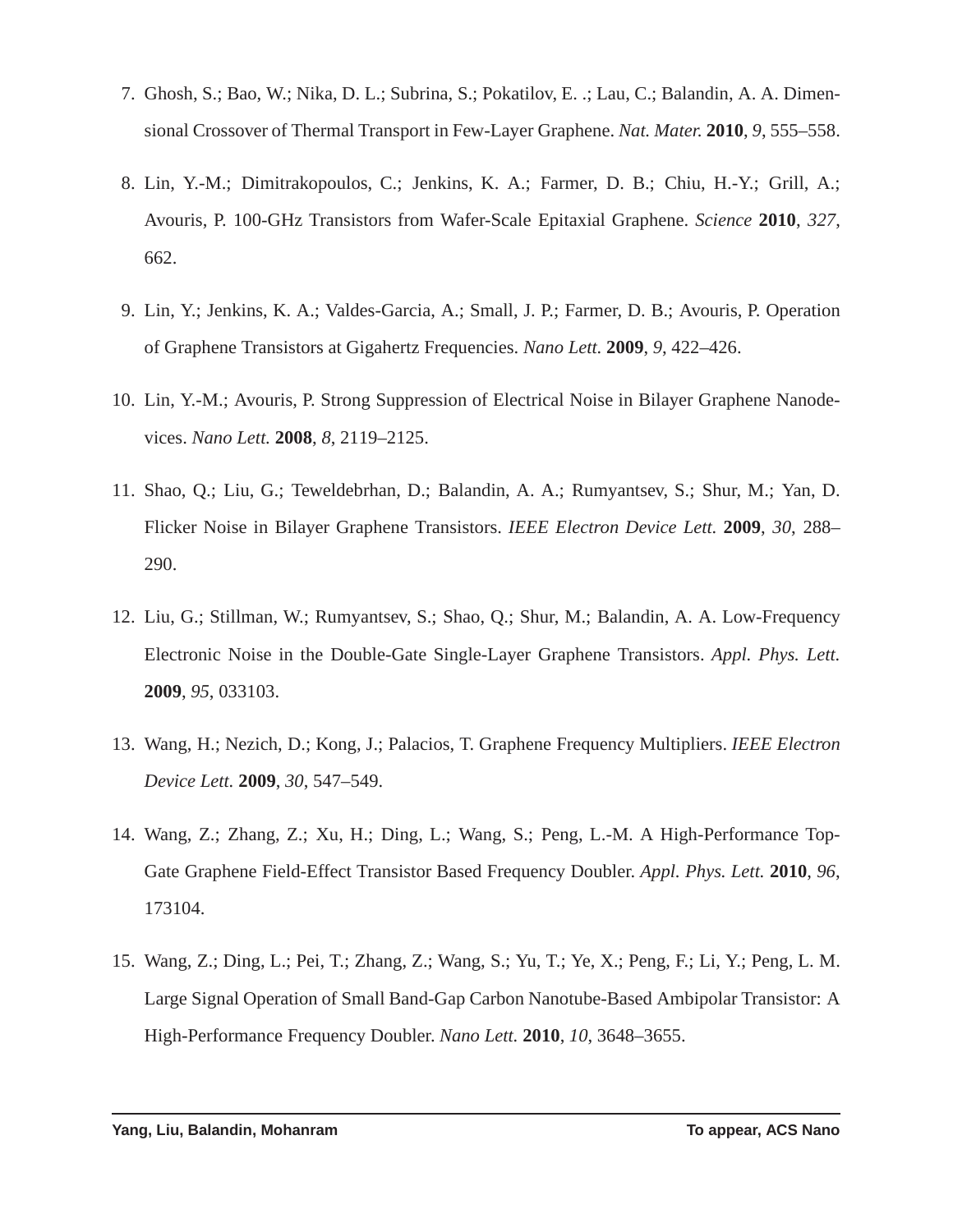- <span id="page-17-0"></span>16. Sordan, R.; Traversi, F.; Russo, V. Logic Gates with a Single Graphene Transistor. *Appl. Phys. Lett.* **2009**, *94*, 073305.
- <span id="page-17-1"></span>17. Harada, N.; Yagi, K.; Sato, S.; Yokoyama, N. A Polarity-Controllable Graphene Inverter. *Appl. Phys. Lett.* **2010**, *96*, 012102.
- <span id="page-17-2"></span>18. Sedra, A. S.; Smith, K. C. In *Microelectronic Circuits*; Oxford University Press, 2004; pp 290–291.
- <span id="page-17-3"></span>19. Xiong, F. In *Digital Modulation Techniques*; Artech House Publishers, 2006; pp 99–205.
- <span id="page-17-4"></span>20. Koo, S.-M.; Li, Q.; Edelstein, M. D.; Richter, C. A.; Vogel, E. M. Enhanced Channel Modulation in Dual-Gated Silicon Nanowire Transistors. *Nano Lett.* **2005**, *5*, 2519–2523.
- <span id="page-17-5"></span>21. Dodabalapur, A.; Katz, H. E.; Torsi, L.; Haddon, R. C. Organic Heterostructure Field-Effect Transistors. *Science* **1995**, *269*, 1560–1562.
- <span id="page-17-6"></span>22. Heinze, S.; Radosavljevic, M.; Tersoff, J.; Avouris, P. Unexpected Scaling of the Performance of Carbon Nanotube Schottky-Barrier Transistors. *Physical Review B* **2003**, *68*, 235418.
- <span id="page-17-7"></span>23. Ishigami, M.; Chen, J. H.; Cullen, W. G.; Fuhrer, M. S.; Williams, E. D. Atomic Structure of Graphene on SiO<sub>2</sub>. *Nano Lett*. **2007**, 7, 1643–1648.
- <span id="page-17-8"></span>24. Ferrari, A. C. et al. Raman Spectrum of Graphene and Graphene Layers. *Phys. Rev. Lett.* **2006**, *97*, 187401.
- 25. Calizo, I.; Miao, F.; Bao, W.; Lau, C. N.; Balandin, A. A. Variable Temperature Raman Microscopy as a Nanometrology Tool for Graphene Layers and Graphene-Based Devices. *Appl. Phys. Lett.* **2007**, *91*, 071913.
- <span id="page-17-9"></span>26. Calizo, I.; Bao, W.; Miao, F.; Lau, C. N.; Balandin, A. A. The Effect of Substrates on the Raman Spectrum of Graphene: Graphene-on-Sapphire and Graphene-on-Glass. *Appl. Phys. Lett.* **2007**, *91*, 201904.